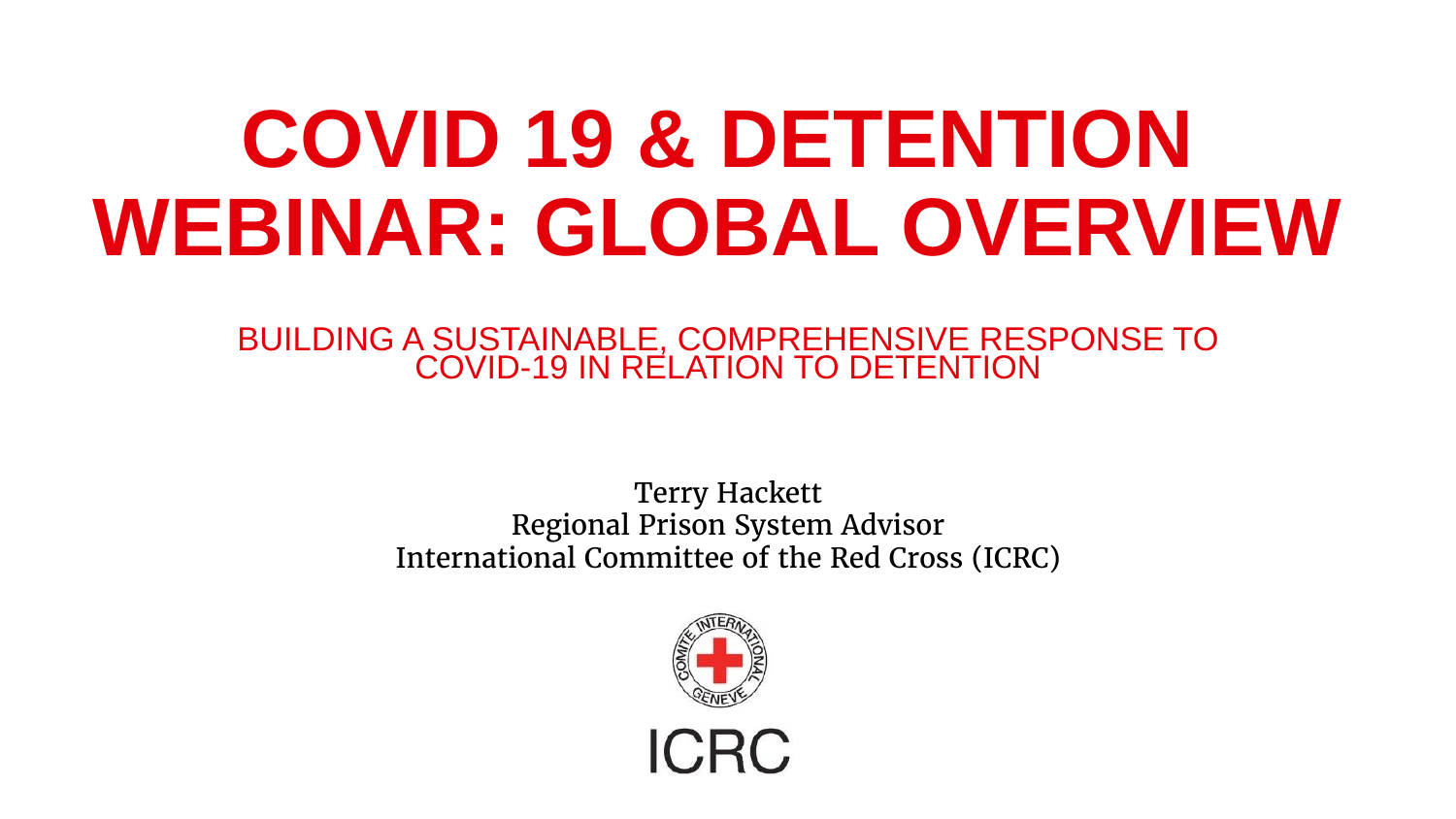#### **ICRC Multi-disciplinary Global Response to C19**

- Dialogue with governments / detaining authorities
- Technical Advice- Health, Water / Habitat, Prison Management
- Restoring Family Links
- Monitoring conditions in PoDs

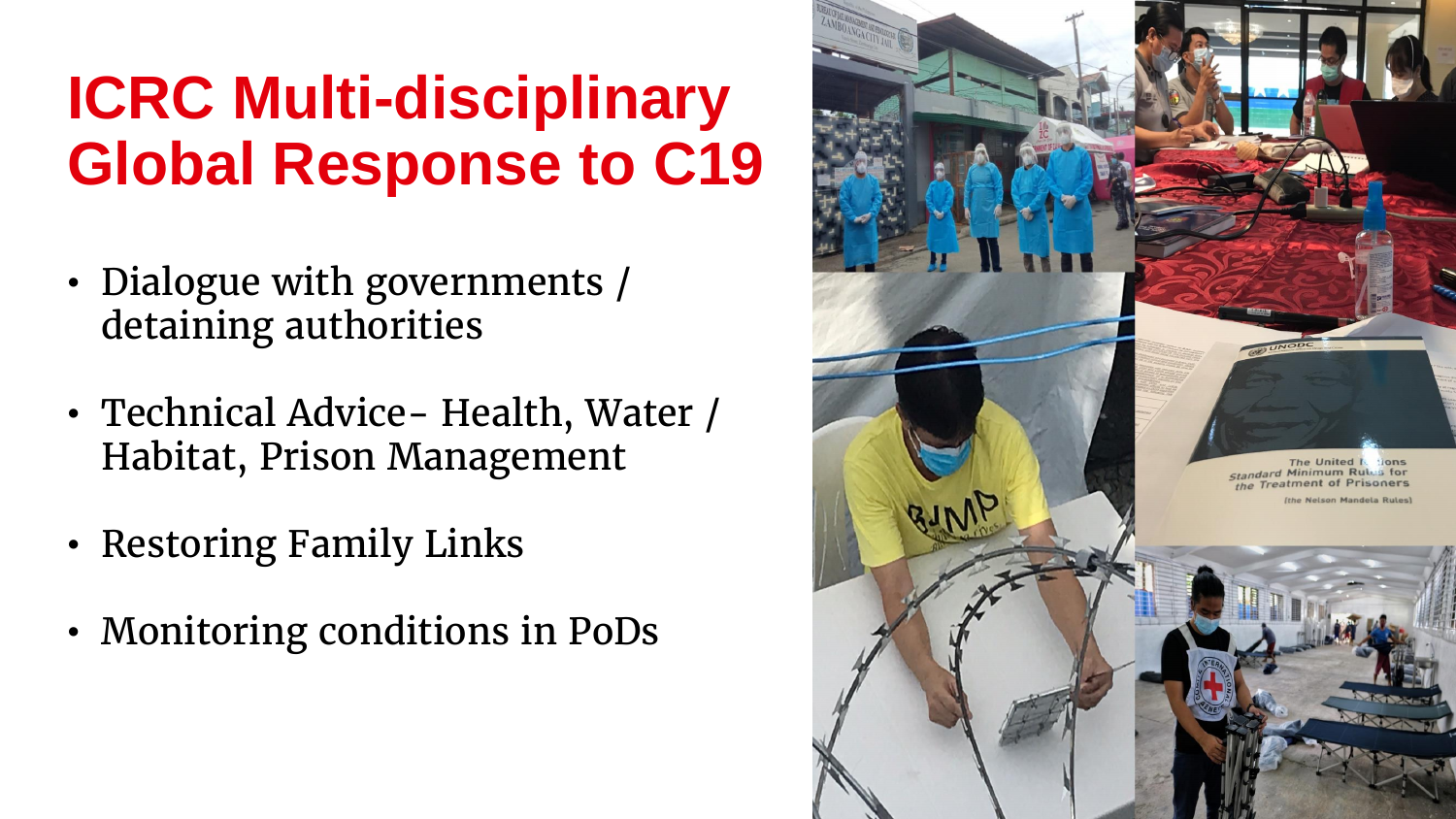## **Key Issues / Challenges**

- An existing humanitarian crisis
	- Overcrowding & criminal justice silos
	- Aging and inadequate infrastructure
	- Lack of access to health care & basic needs
	- Insufficient human / financial resources
- Rethinking everything….
	- Admissions / transfers
	- Regimes & systems
	- Releases
- Forced innovation
	- Technology-visitation & access to justice
	- Processes *l* use of resources
	- Monitoring bodies



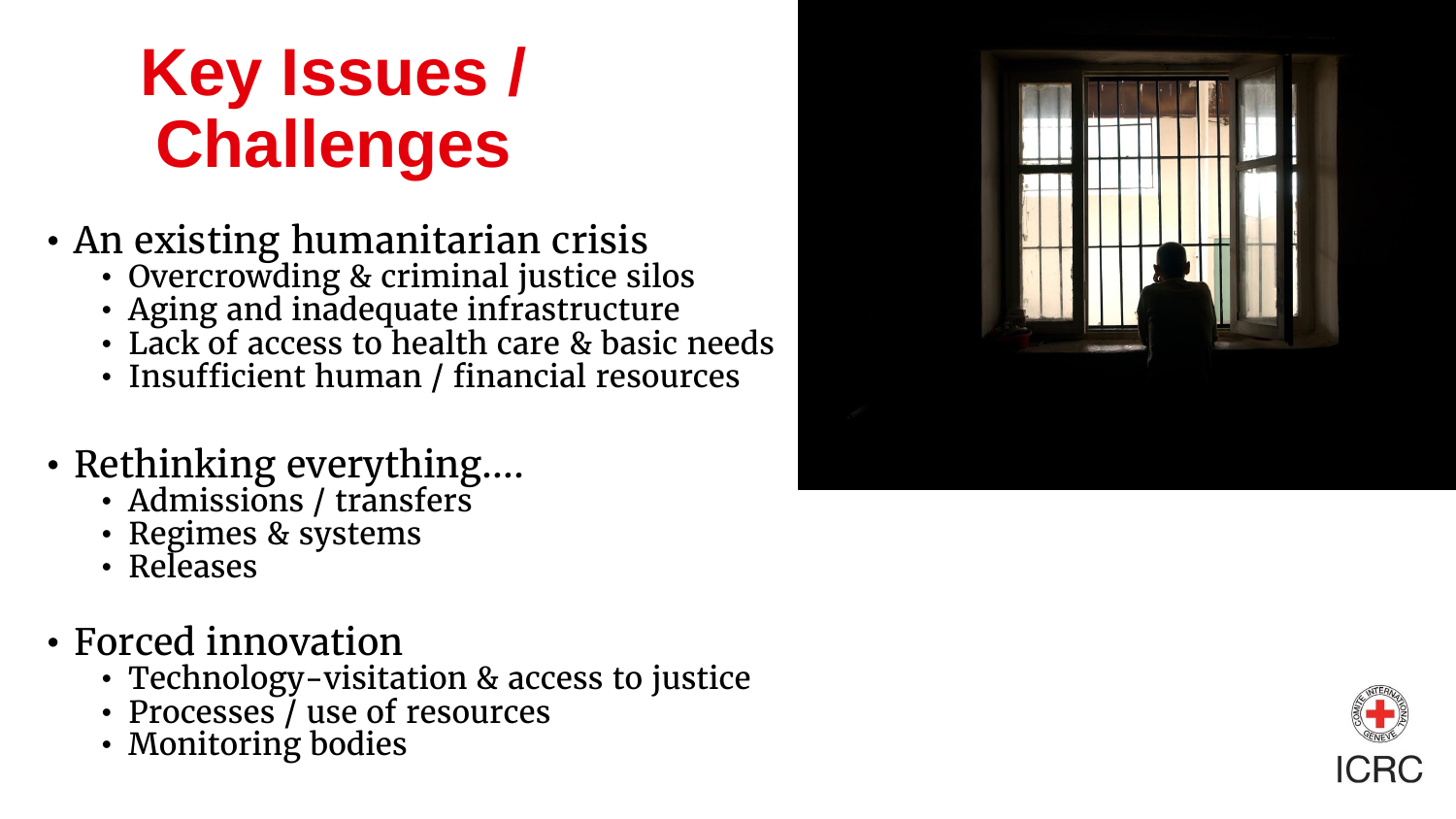### **What has been missing from the response?**

- Focus on the basics
	- International minimum standards as a roadmap
		- Nelson Mandela Rules
		- Bangkok Rules
	- Communication / transparency
- Sustained community (whole of government) response
	- Interdepartmental support
	- Safe release pathways & community acceptance

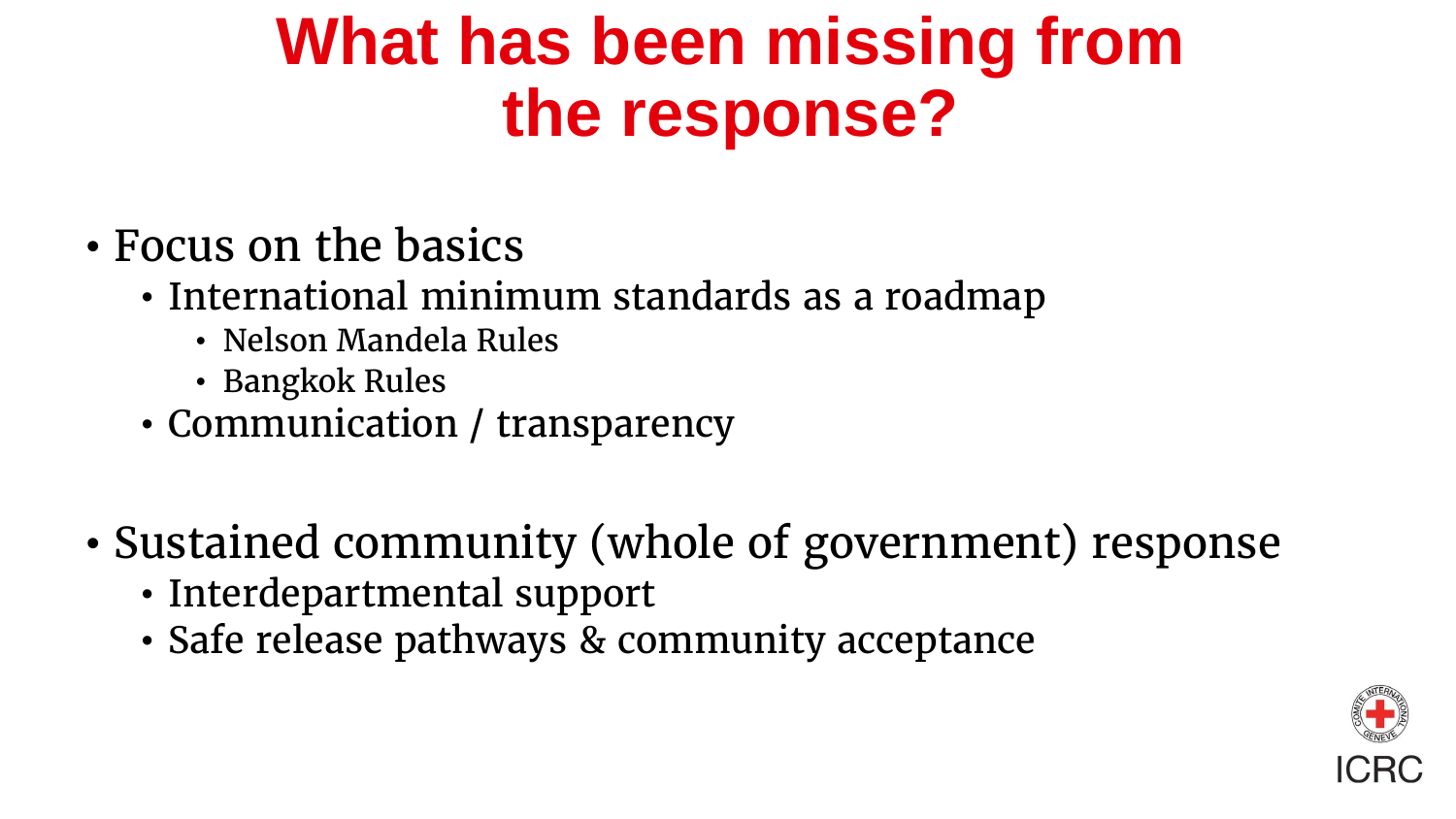### **Priorities to respond sustainably and effectively…**

- Short term (3 Months)
	- Understand impact of C19 on detainees & staff
	- Remain focused
	- Tackle stigma
- Long term (3 years)
	- Continue to build on unlikely opportunities that have emerged during C19
	- Strengthen systems and partnerships
	- Address the pre-existing humanitarian crisis in places of detention through the lens of c19